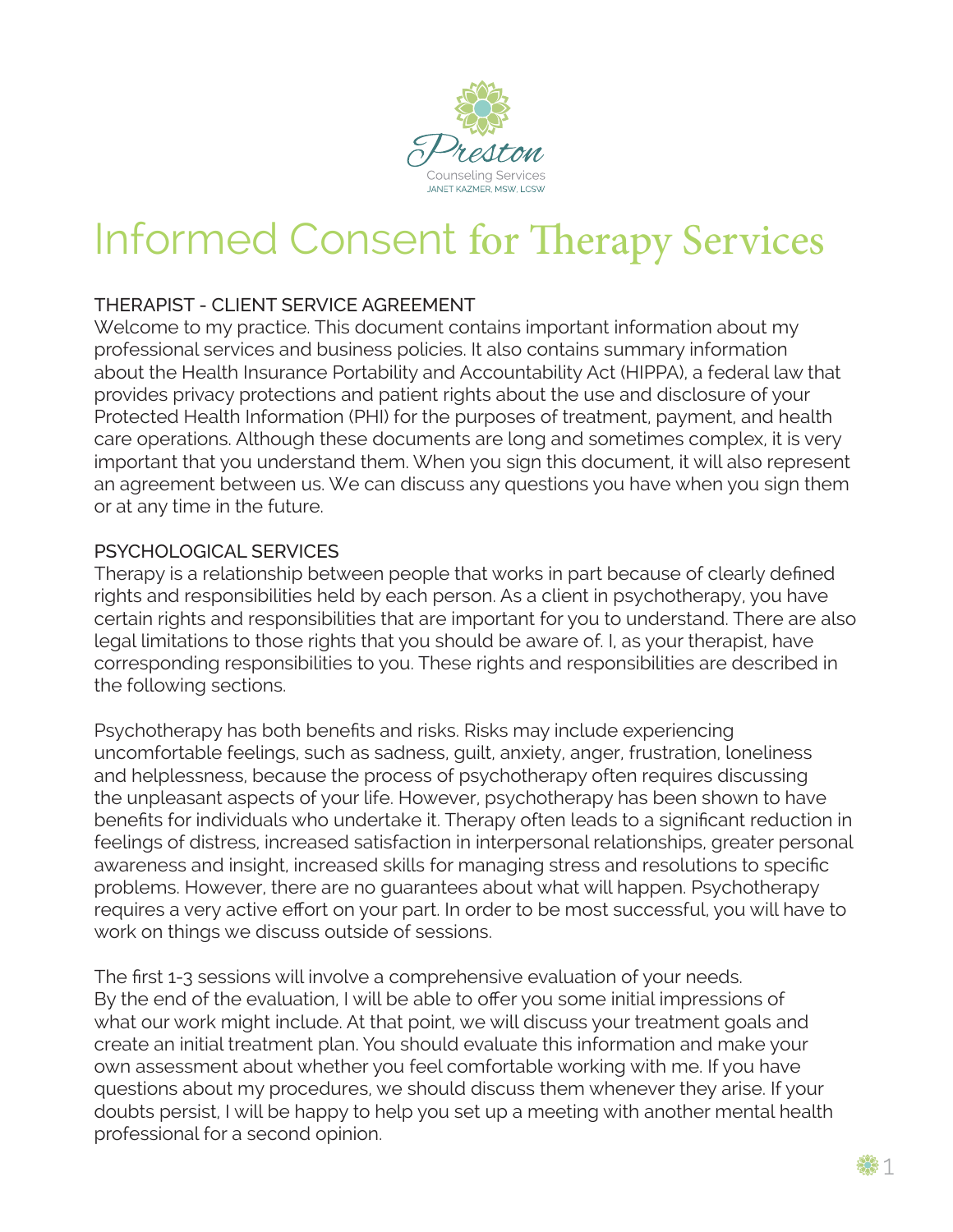#### APPOINTMENTS

Appointments will ordinarily be 45-50 minutes in duration, once per week at a time we agree on, although some sessions may be more or less frequent as needed. The first Session, however will be approximately 90 minutes. The time scheduled for your appointment is assigned to you and you alone. If you need to cancel or reschedule a session, I ask that you provide me with a 24 hour notice. If you miss a session without canceling, or cancel with less than 24 hour notice, my policy is to collect the amount of my full fee (not your co-pay). It is important to note that insurance companies do not provide reimbursement for cancelled sessions; thus, you will be responsible for the fee as described above. If it is possible, I will try to find another time to reschedule the appointment. In addition, you are responsible for coming to your session on time; if you are late, your appointment will still need to end on time.

## PROFESSIONAL FEES

The standard fee for the individual initial intake is \$150.00 and each subsequent session is \$135.00 per 45-50 minute session. The fee for an initial Couples intake, which is 90-100 minutes is \$175.00. Subsequent Couples therapy appointments are charged at the rate of \$135.00 per 45-50 min session. You are responsible for paying at the time of your session unless prior arrangements have been made. Payment can be made by cash, credit card or check. A fee of \$25.00 will be charged for insufficient funds/returned checks. After 30 days, any unpaid balances due will be charged a finance charge of 1.5% monthly (18% annually). If you refuse to pay your debt, I reserve the right to use an attorney or collections agency to secure payment. The patient or guardian will be responsible for any collections agency, attorney, court and all associated fees incurred by Preston Counseling Services.

If you request other professional services that may require report writing, telephone conversations that last longer than 10 minutes, attendance at meetings or consultations, a prorated fee is charged.

If you anticipate becoming involved in a court case, I recommend that we discuss this fully before you waive your right to confidentiality. If your case requires my participation, you will be expected to pay for the professional time required even if another party compels me to testify.

# TEXTING/EMAILS/PHONE CALLS

Because of the delicate nature of our work together and the limits of confidentiality regarding computers and Smartphones, *I will only respond to appointment* changes and general housekeeping issues via text or email. Any clinical matter you may have that cannot wait until our next appointment needs to be made by calling me on the phone. Phone conversations that last fewer than 10 minutes will not be charged. If our phone conversation exceeds 10 minutes you will be charged a fee for a 30 min. appointment.

Emails are sent through a secure server, but not encrypted. Please indicate whether or not you allow me to call/text/email you regarding appointments, and initial:

| May we call you? $\Box$ Yes $\Box$ No  | Please Initial: |
|----------------------------------------|-----------------|
| May we text you? $\Box$ Yes $\Box$ No  | Please Initial: |
| May we email you? $\Box$ Yes $\Box$ No | Please Initial: |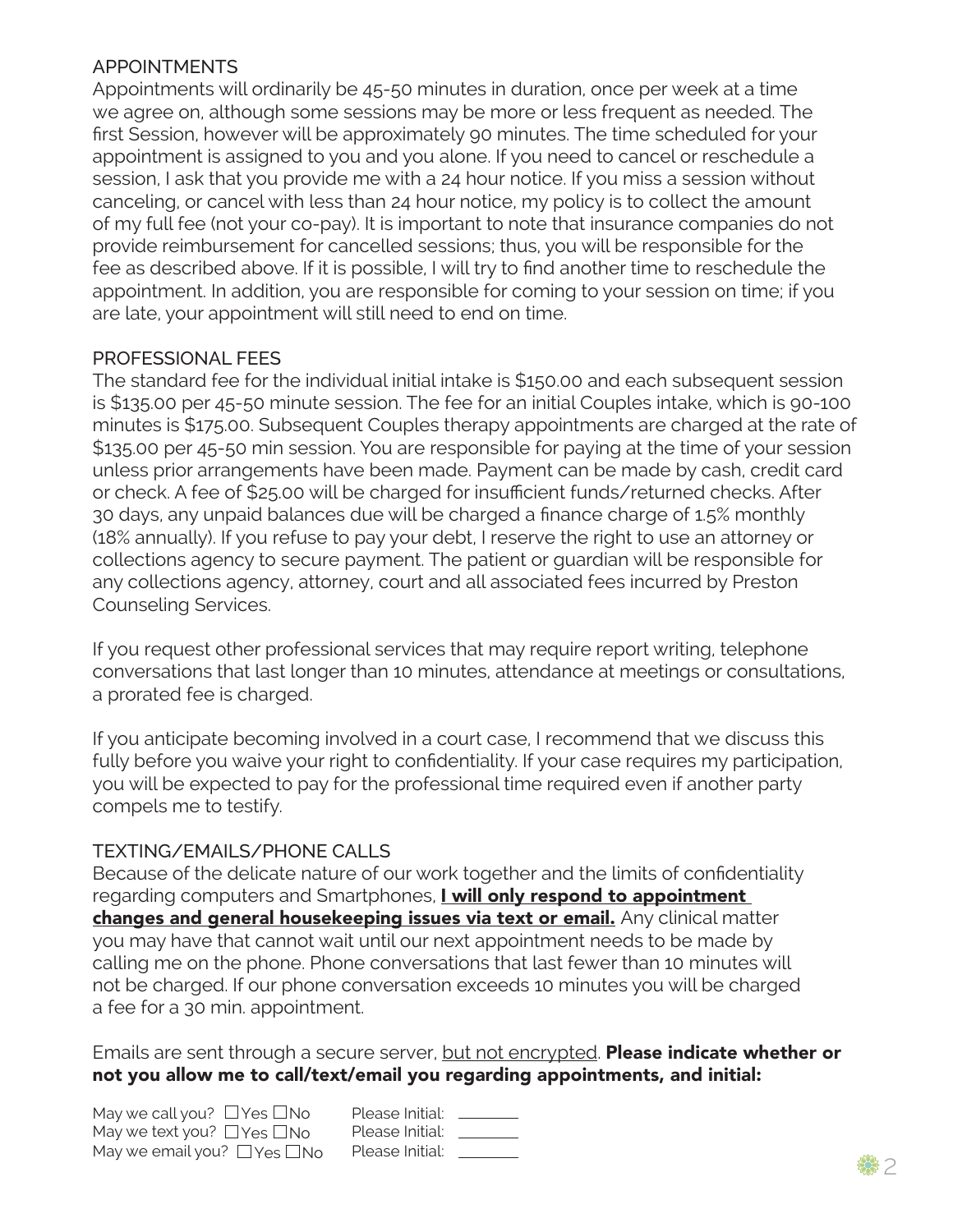## INSURANCE AUTHORIZATION

There is no direct relationship between me and your insurance company. The type of insurance plan chosen by you and/or you employer determines your benefits; medical insurance plans/ mental health benefits vary. It is your responsibility to understand your insurance company policies.

If you plan to use your health insurance, you will be given the appropriate insurance paperwork that you can file with your insurance company for reimbursement. I suggest that you confirm benefits with your insurance company. Your insurance company may not pay for services they consider nonefficacious, not medically or therapeutically necessary, or if you are ineligible. Please note that not all insurance companies reimburse for out-of-network providers. If you prefer to use a participating provider, I will refer you to a colleague.

You should be aware that if you choose to file your own insurance, your insurance company requires you to authorize me to provide them with a clinical diagnosis. (Diagnoses are technical terms that describe the nature of your problems and whether they are short-term or long-term problems. All diagnoses come from a book entitled the DSM-V. There is a copy in my office and I will be glad to let you see it to learn more about your diagnosis, if applicable). Sometimes I have to provide additional clinical information such as treatment plans or summaries. Anything your insurance company's request, I will give you a copy of if you request it. This information will become part of the insurance company files and will probably be stored on a computer. Though all insurance companies claim to keep such information confidential, I have no control over what they do with it once it is in their hands. In some cases, they may share the information with a national medical information databank. By signing this agreement, you agree that I can provide requested information to your carrier if you plan to pay with insurance.

#### PROFESSIONAL RECORDS

I am required to keep appropriate records of the psychological services that I provide. Your records are maintained in a secure location in the office. I keep brief records noting that you were here, your reasons for seeking therapy, the goals and progress we set for treatment, your diagnosis, topics we discussed, your medical, social, and treatment history, records I receive from other providers, copies of records I send to others, and your billing records. Except in unusual circumstances that involve danger to yourself, you have the right to a copy of your file. Because these are professional records, they may be misinterpreted and/or upsetting to untrained readers. For this reason, I recommend that you initially review them with me, or have them forwarded to another mental health professional to discuss the contents. If I refuse your request for access to your records, you have a right to have my decision reviewed by another mental health professional, which I will discuss with you upon your request. You also have the right to request that a copy of your file be made available to any other health care provider at your written request.

# **CONFIDENTIALITY**

My policies about confidentiality, as well as other information about your privacy rights, are fully described in a separate document entitled Notice of Privacy Practices. You have been provided with a copy of that document and we have discussed those issues. Please  $\mathbb{R}^3$